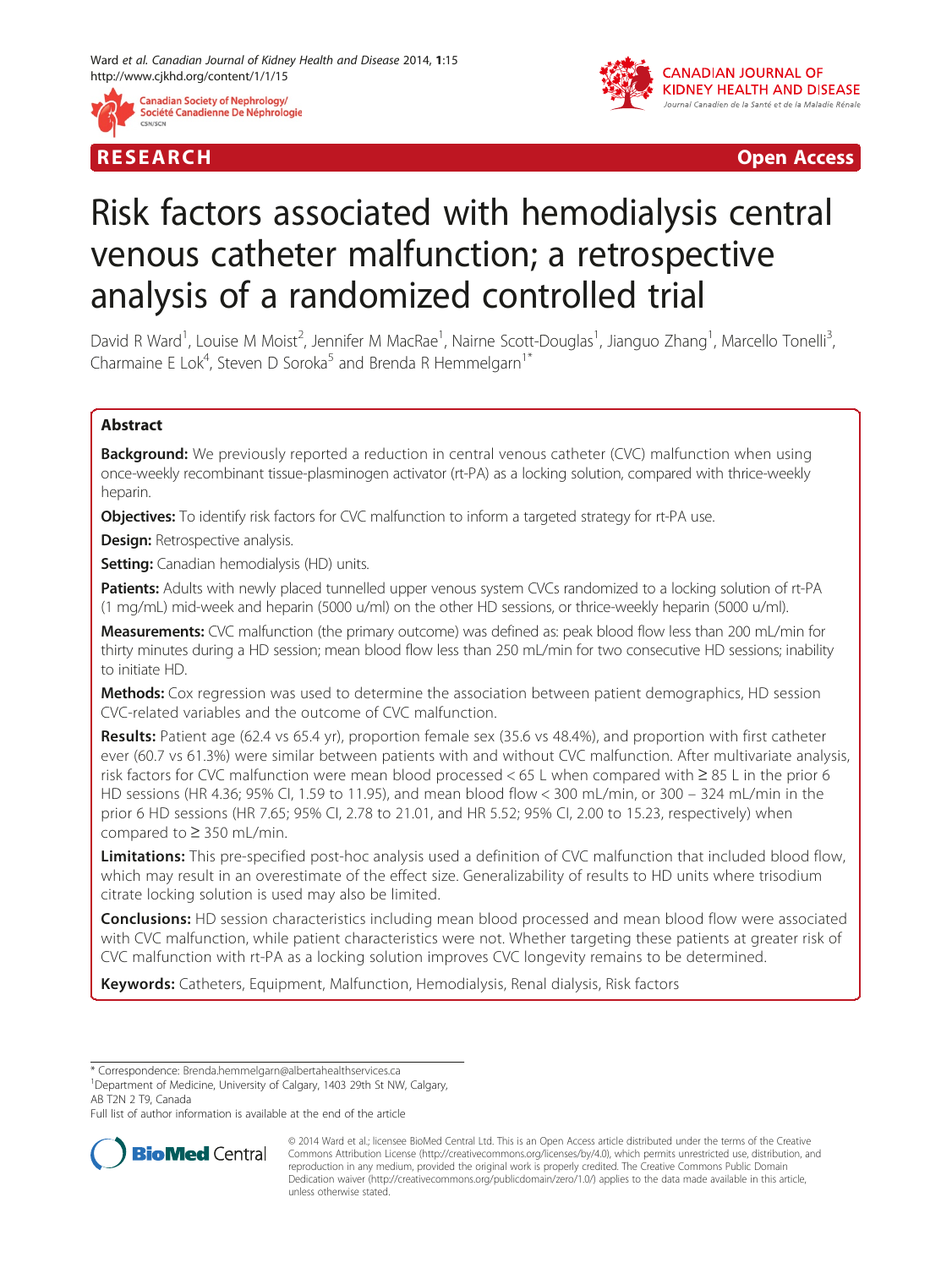Contexte: Nous avons précédemment fait rapport d'une réduction du dysfonctionnement du cathéter veineux central (CVC) lors de l'utilisation hebdomadaire de l'activateur tissulaire du plasminogène obtenu par génie génétique (rt-PA) comme solution verrou, plutôt que l'administration d'héparine trihebdomadaire.

Objectifs: Déterminer les facteurs de risques de dysfonctionnement du CVC afin d'indiquer une stratégie visée quant à l'utilisation du rt-PA.

Type d'étude: Analyse rétrospective.

Contexte: Les services canadiens d'hémodialyse (HD).

Participants: Adultes à qui on a nouvellement installé un CVC tunnellisé intravasculaire dans le système veineux supérieur, et qui ont reçu soit une solution verrou de rt-PA (1 mg/ml) en milieu de semaine et de l'héparine (5 000 u/ml) lors des autres séances d'HD, soit de l'héparine trois fois par semaine (5 000 u/ml).

Mesures: On a défini le dysfonctionnement du CVC (résultat primaire) comme étant : un débit sanguin de pointe inférieur à 200 mL/min durant trente minutes, au cours d'une séance d'HD; un débit sanguin moyen inférieur à 250 mL/min lors de deux séances d'HD consécutives; l'impossibilité d'entamer l'HD.

Méthodes: On a eu recours au modèle de régression de Cox pour déterminer l'association entre les données démographiques des participants, les variables relatives au CVC lors des séances d'HD et le résultat d'un dysfonctionnement du CVC.

Résultats: L'âge des participants (62,4 c. 65,4 ans), la proportion des participants de sexe féminin (35,6% c. 48,4%), et la proportion de ceux à qui on a installé un cathéter pour la première fois (60,7% c. 61,3%) étaient similaires entre les patients qui ont subi un dysfonctionnement du CVC et ceux qui n'en ont pas subi. L'analyse multifactorielle révèle que les facteurs de risque liés au dysfonctionnement du CVC sont un traitement moyen du sang < 65 L, comparativement à ≥ 85 L au cours des 6 séances d'HD précédentes (HR 4,36; 95% CI, 1,59 à 11,95), et un débit sanguin moyen < 300 mL/min, ou 300 – 324 mL/min lors des 6 séances d'HD précédentes (HR 7,65; 95% CI, 2,78 à 21,01, et HR 5,52; 95% CI, 2,00 à 15,23, respectivement), comparativement à ≥ 350 mL/min.

Limites de l'étude: Cette analyse prédéterminée et post-hoc reposait sur une définition du dysfonctionnement du CVC qui comprenait le débit sanguin, ce qui pourrait résulter en une surestimation de l'ampleur de l'effet réel. La validité externe des résultats pour les services d'HD qui utilisent le citrate trisodique comme solution verrou pourrait aussi être limitée.

Conclusions: Les caractéristiques des séances d'HD comprenant le traitement moyen du sang et le débit sanguin moyen ont été associées au dysfonctionnement du CVC, alors que les caractéristiques des participants ne l'ont pas été. Il reste à déterminer si le fait de cibler les patients courant un risque accru de dysfonctionnement du CVC avec rt-PA comme solution verrou améliore la longévité du CVC.

# What was known before

Central venous catheters (CVC) are commonly used to establish access in adult North American hemodialysis patients. CVC malfunction is a common clinically encountered complication of the use of tunnelled CVC. Previous authors have identified patient and CVC characteristics associated with malfunction.

# What this adds

In this pre-specified, post-hoc analysis of data from a randomized controlled study we found that patient characteristics were not associated with risk of CVC malfunction after adjusting for hemodialysis session characteristics. Further research is required to predict CVC malfunction and strategies for prevention.

# Background

Current guidelines recommend hemodialysis (HD) vascular access via an arterio-venous fistula. However, central venous catheters (CVC) are used by approximately 70% of incident HD patients in North America [[1](#page-5-0)-[5](#page-5-0)]. Complications associated with CVC use include thrombosis and decreased dialysis adequacy due to catheter malfunction [\[6-8](#page-5-0)]. These complications are associated with increased healthcare resource utilization; up to 50% of all tunnelled CVC's fail within one year [\[9-12](#page-5-0)].

CVC locking solutions are used in the interdialytic period to decrease the risk of complications; the optimal strategy to minimize CVC complications remains to be determined [\[13](#page-5-0)[-16](#page-6-0)]. We previously reported that using once-weekly rt-PA as a locking solution leads to a two-fold reduction in CVC malfunction, compared with thrice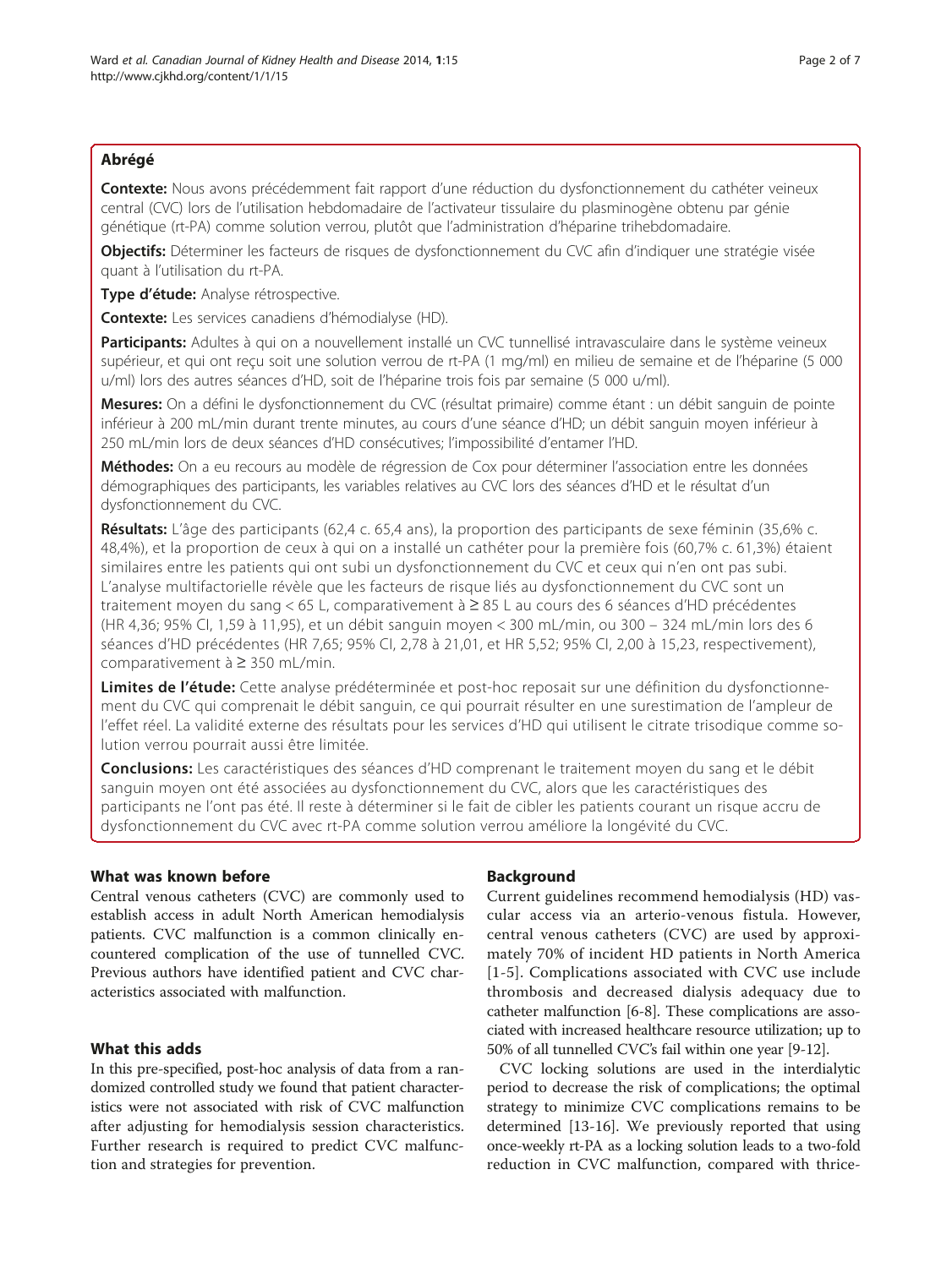weekly heparin [\[17](#page-6-0)]. However, given the potential costs associated with this strategy, its use and uptake may be limited. Identifying patients at greatest risk of CVC malfunction would permit targeted use of this strategy. Using data from the prior randomized trial [[17\]](#page-6-0) we sought to determine the association between patient characteristics and CVC-related variables during a dialysis session and the outcome of CVC malfunction.

# Methods

The subjects and design of the original trial have been described previously [\[18](#page-6-0)]. In summary, adult HD patients with newly inserted tunnelled, upper venous system HD catheters were eligible. Subjects were excluded if they were on systemic anticoagulation, undergoing current antibiotic use for catheter related bacteremia, the CVC was inserted via guidewire exchange, or they had risk factors for increased bleeding. If patients with catheter-related bacteremia completed antibiotic treatment, and remained bacteremia free for three hemodialysis sessions, they were eligible. CVC reversal was permitted for up to three consecutive hemodialysis sessions after which the study protocol mandated the CVC run in the non-reversed orientation and the patient was then eligible for the primary outcome.

The study was conducted in adherence with the Declaration of Helsinky, approved by the research ethics board of each institution, and patients provided written, informed consent. Patients were randomized to either thrice-weekly catheter locking solution with heparin (5000 u/mL, full luminal volume), or substitution of the mid-week heparin with recombinant tissue plasminogen activator (rt-PA) (1 mg in 1 mL with saline to full luminal volume) and standard heparin catheter locking solution following the other dialysis sessions. All other HD care was per site-specific protocols.

CVC malfunction (the primary outcome) was defined as: peak blood flow less than 200 mL/min for thirty minutes during a HD session; mean blood flow less than 250 mL/min for two consecutive HD sessions; inability to initiate HD [[19\]](#page-6-0). Each patient was followed-up for six months. Patients were censored at the first of: study end, removal of the CVC, initiation of alternative renal replacement therapy, or transfer to a centre not involved in the trial.

# Candidate risk factors for CVC malfunction

Potential risk factors included patient characteristics (age, gender, race, duration of dialysis, cause of ESRD), baseline blood work (hemoglobin, platelets, albumin), comorbidity (prior myocardial infarction, congestive heart failure, diabetes, pulmonary embolism, gastrointestinal bleed, deep venous thrombosis, hypertension, cancer, current smoker), type of treatment (heparin-only or rt-PA), and CVC characteristics (any previous CVC, number of prior CVCs, insertion site, indication). We also considered HD-specific variables (mean blood processed, mean blood flow, mean arterial pressure, mean venous pressure) in the immediate HD session, as well as the 6 HD sessions, prior to CVC malfunction (for those with a primary outcome) or the same time period prior to censoring (for those without a primary outcome). We adjusted for CVC reversal given its potential role as a confounder, and assessed its role as a risk factor in a univariate analysis.

## Statistical analysis

Cox proportional hazards regression analyses for time to catheter malfunction (for those with an event) or censoring (for those without an event) were performed, initially with all candidate risk factors for CVC malfunction assessed in a univariate fashion, followed by multivariate analyses with adjustment for type of treatment, age, gender, first dialysis catheter ever, diabetes, history of rt-PA use with a prior CVC and CVC reversal. All statistical tests were two-sided, and reported P values were considered significant if less than 0.05. All analyses were performed using STATA 11.2 (Stata Corporation, College Station, Texas).

## Results

We included all 225 patients from the original randomized trial in this study. Baseline characteristics were similar between patients with CVC malfunction and patients with no CVC malfunction (Table [1\)](#page-3-0). One hundred sixty-three patients (72.4%) had no CVC malfunction and sixty-two (27.6%) patients had malfunction. The median duration of follow-up was 162 days for patients with no malfunction and 48.5 days for patients with CVC malfunction.

The study period included 24,085 CVC days; 3,048 in the patients with CVC malfunction and 21,037 in the patients with no CVC malfunction. Of the 62 patients with CVC malfunction, 40 (64.5%) were treated with heparin only. Of the 163 patients with no CVC malfunction, 75 (46.0%) were treated with heparin only. Univariate analysis found a significant, increased risk of CVC malfunction when HD lines were reversed at the session immediately prior to malfunction (hazard ratio [HR] 11.2, 95% CI 6.35-19.7, p < 0.001), as well as at least once in the six sessions prior to malfunction (HR 9.50, 95% CI 4.49 – 20.10,  $p < 0.001$ ). Within the 6 antecedent HD sessions to the primary outcome, risk increased with an increasing number of sessions (to a maximum of three as per protocol) with CVC reversal (HR 1.72; 95% CI 1.51 – 1.96,  $p < 0.001$ ), and in patients with a history of rt-PA use for catheter malfunction (HR 1.89 95% CI 1.04-3.46 p = 0.038). The risk of CVC malfunction decreased as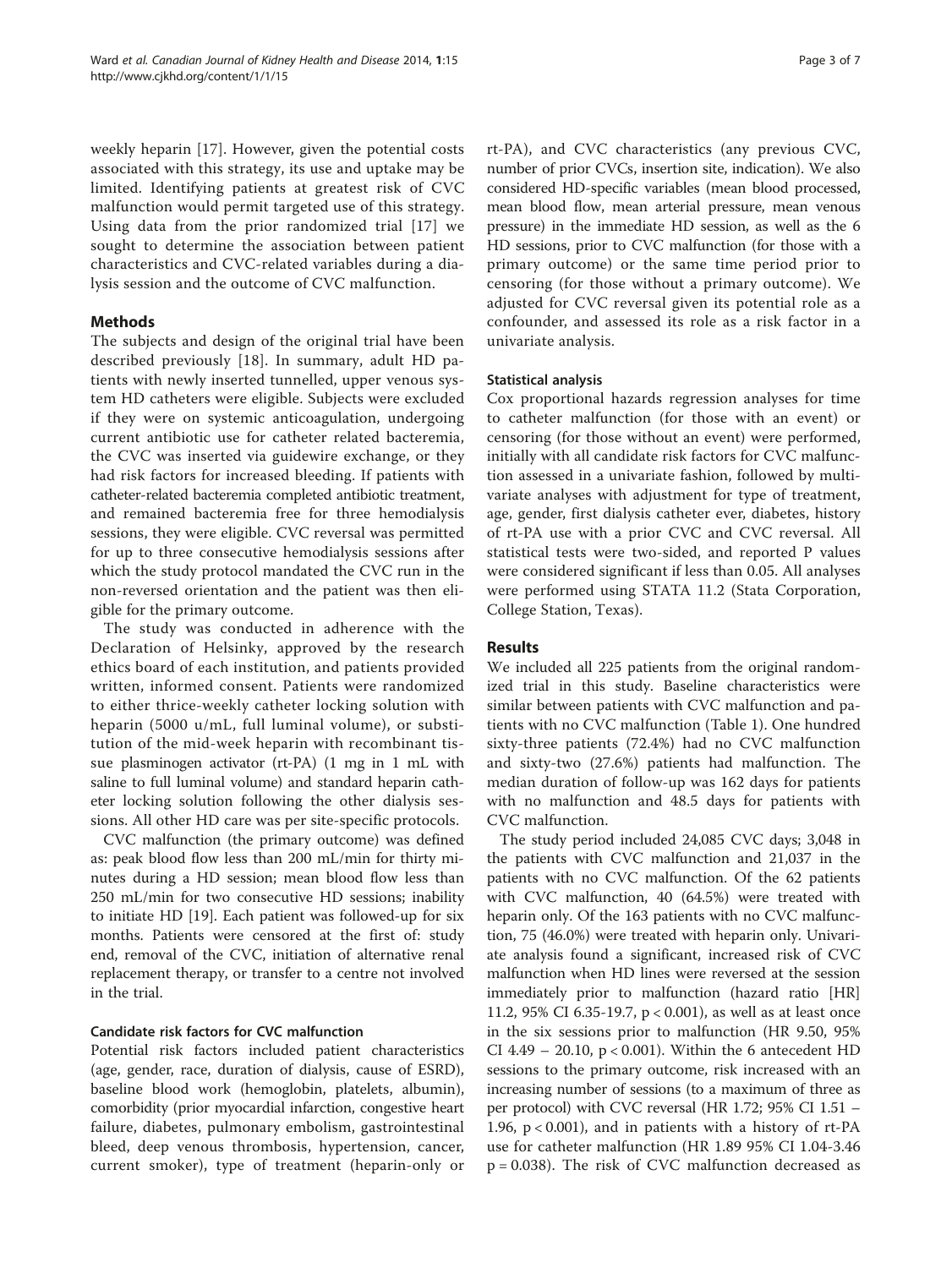<span id="page-3-0"></span>

| <b>Patient characteristics</b>                | Overall $(N = 225)$ | No CVC malfunction ( $N = 163$ ) | CVC malfunction ( $N = 62$ ) |
|-----------------------------------------------|---------------------|----------------------------------|------------------------------|
| <b>Treatment</b>                              |                     |                                  |                              |
| Rt-PA Group                                   | 110 (48.9%)         | 88 (54.0%)                       | 22 (35.5%)                   |
| Heparin only Group                            | 115 (51.1%)         | 75 (46.0%)                       | 40 (64.5%)                   |
| Age -yr, mean $\pm$ SD                        | 63.2 (15.9)         | 62.4(16.6)                       | 65.4 (14.0)                  |
| Female sex $-$ no. $(\%)$                     | 88 (39.1%)          | 58 (35.6%)                       | 30 (48.4%)                   |
| Duration of dialysis -yr, median (IQR)        | $1.0$ (0.0 - 6.0)   | $1.0$ (0.0 - 6.0)                | $0.0$ (0.0 - 1.0)            |
| Central venous catheter Indication - no. (%): |                     |                                  |                              |
| Starting dialysis without peripheral access   | 118 (52.4%)         | 84 (51.5%)                       | 34 (54.8%)                   |
| Failure of/awaiting peripheral access         | 48 (21.3%)          | 32 (19.6%)                       | 16 (25.8%)                   |
| Catheter related infection                    | 14 (6.22%)          | 11 (6.75%)                       | 3(4.84%)                     |
| First dialysis catheter ever - no. (%)        | 137 (60.9%)         | 99 (60.7%)                       | 38 (61.3%)                   |
| Cause of end-stage renal disease:             |                     |                                  |                              |
| Diabetic nephropathy                          | 71 (31.6%)          | 48 (29.4%)                       | 23 (37.1%)                   |
| Glomerulonephritis                            | 17 (7.56%)          | 12 (7.36%)                       | 5(8.06%)                     |
| Hypertension or vascular disease              | 42 (18.7%)          | 35 (21.5%)                       | 7(11.3%)                     |
| Coexisting or prior illness - no. (%):        |                     |                                  |                              |
| Diabetes mellitus                             | 124 (55.1%)         | 86 (52.8%)                       | 38 (61.3%)                   |
| Hypertension                                  | 206 (91.6%)         | 150 (92.0%)                      | 56 (90.3%)                   |
| Ischemic heart disease                        | 47 (20.9%)          | 34 (20.9%)                       | 13 (21.0%)                   |
| Hemoglobin - g/liter, mean $\pm$ SD           | 106(15.7)           | 106 (15.8)                       | 106 (15.4)                   |
| Albumin – g/liter, mean $\pm$ SD              | 32.1(6.5)           | 32.1(6.7)                        | 32.0(5.9)                    |
| Platelet count - x10-9/litre, median (IQR)    | 230 (185-293)       | 233 (185-298)                    | 220 (183-283)                |

IQR: interquartile range; SD: standard deviation.

blood processed or mean blood flow increased (p < 0.001). A trend to increased risk was found for female patients (HR 1.57 95% CI 0.95-2.59 p = 0.075). Age, diabetes, dialysis duration, first CVC status, hemoglobin, and number of CVC in the prior year were not significantly associated with malfunction (Table [2](#page-4-0)).

In a multivariable analysis the only variables significantly associated with CVC malfunction were HD session characteristics. After adjusting for baseline characteristics (age, gender, diabetes, first dialysis catheter ever), treatment allocation, history of rt-PA use, and CVC line reversal, patients with mean blood processed < 65 L had significantly higher risk of CVC malfunction when compared with patients with mean blood processed ≥ 85 L in the prior 6 HD sessions (HR 4.36; 95% CI, 1.59 to 11.95). When compared with patients with mean blood flow (averaged over the antecedent six sessions)  $\geq$ 350 mL/min, those with mean blood flow < 300 mL/min and those with mean blood flow 300 to 324 mL/min had significantly higher risk of CVC malfunction (HR 7.65; 95% CI, 2.78 to 21.01 for the former comparison, and HR 5.52; 95% CI, 2.00 to 15.23 for the latter comparison) (Table [3](#page-4-0)).

## **Discussion**

In this pre-specified post-hoc analysis of data from a randomized controlled study we quantified the risk for CVC malfunction conferred by routinely observed and monitored patient and HD session characteristics. We found a significant increased risk when a reduction in litres of blood processed and mean blood flow over a two-week period occurred, however there was no association between baseline patient characteristics and risk of CVC malfunction.

CVC malfunction is the most common cause for CVC removal [[20](#page-6-0)-[22](#page-6-0)]. However, few studies have identified and quantified risk factors or predictors of CVC malfunction. Previous studies of patients with tunnelled CVCs reported that diabetic status and prior CVC exposure were associated with malfunction [\[12,](#page-5-0)[23](#page-6-0)]. However, data lacking on malfunction definition, locking solution, and the inclusion of infections and noninfectious criteria for CVC removal make extrapolation of these results difficult. While CVC location has been identified as a risk factor for malfunction, this study examined non-tunnelled catheters only [\[24](#page-6-0)]. An observational cohort study of 3,364 incident and prevalent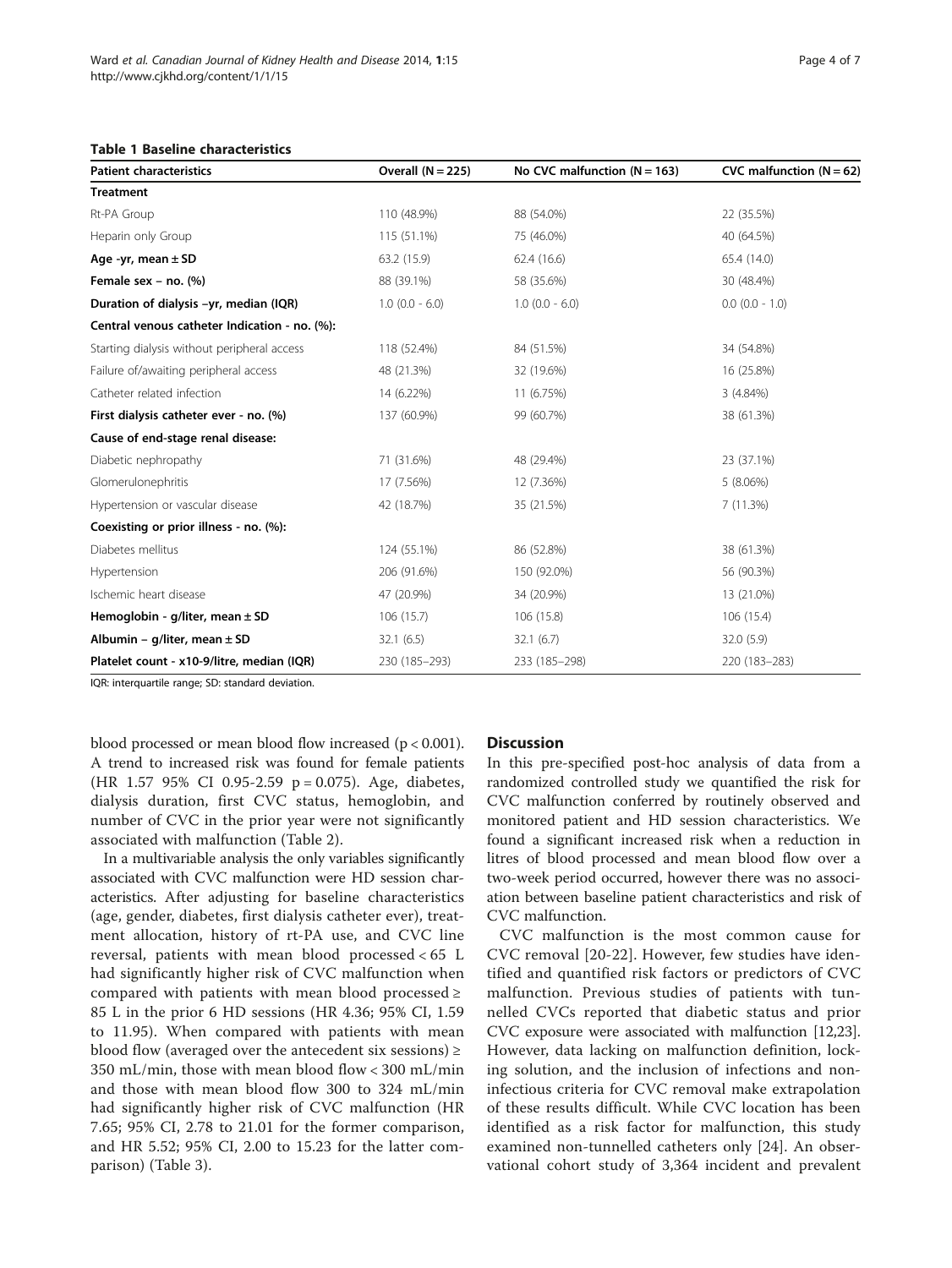<span id="page-4-0"></span>Table 2 Univariate analysis of potential risk factors for CVC malfunction

| Variable                                                                                        | <b>Hazard ratio</b><br>(95% CI) | P-value  |
|-------------------------------------------------------------------------------------------------|---------------------------------|----------|
| Treatment group                                                                                 |                                 | 0.02     |
| Heparin-only                                                                                    | 1.91 (1.13, 3.22)               |          |
| rt-PA                                                                                           | Ref.                            |          |
| Age                                                                                             | 1.01(0.99, 1.03)                | 0.275    |
| Duration of dialysis                                                                            | 0.59(0.26, 1.38)                | 0.224    |
| Number of catheters in<br>prior year                                                            | 1.20 (0.92, 1.57)               | 0.172    |
| Hemoglobin                                                                                      | 1.00 (0.98, 1.02)               | 0.950    |
| Albumin                                                                                         | 1.00 (0.96, 1.04)               | 0.927    |
| Platelets                                                                                       | 1.00 (1.00, 1.00)               | 0.509    |
| Gender                                                                                          |                                 | 0.073    |
| Male                                                                                            | Ref.                            |          |
| Female                                                                                          | 1.57 (0.95, 2.59)               |          |
| First dialysis catheter ever                                                                    |                                 | 0.878    |
| No                                                                                              | Ref.                            |          |
| Yes                                                                                             | 1.04 (0.62, 1.74)               |          |
| Diabetes                                                                                        |                                 | 0.352    |
| No                                                                                              | Ref.                            |          |
| Yes                                                                                             | 1.27 (0.76, 2.12)               |          |
| History of rt-PA use for catheter<br>malfunction                                                |                                 | 0.082    |
| Νo                                                                                              | Ref.                            |          |
| Yes                                                                                             | 1.89 (1.04, 3.46)               |          |
| CVC reversed at the session prior<br>to the event or censoring:                                 |                                 | < 0.001  |
| No                                                                                              | Ref.                            |          |
| Yes                                                                                             | 11.2 (6.35, 19.7)               |          |
| $>$ = 1 CVC reversed in the 6 sessions<br>prior to the event or censoring:                      |                                 | < 0.001  |
| No                                                                                              | Ref.                            |          |
| Yes                                                                                             | 9.50 (4.52, 20.0)               |          |
| Number of HD sessions with CVC<br>reversed in the 6 sessions prior to<br>the event or censoring | 1.71 (1.51, 1.93)               | < 0.0001 |
| Mean blood processed in the<br>prior 6 runs (L) $< 65$                                          | 5.26 (2.00 - 13.87)             | < 0.001  |
| $65 - 74$                                                                                       | $3.23(1.22 - 8.58)$             |          |
| 75 - 84                                                                                         | $1.50(0.51 - 4.41)$             |          |
| $85+$                                                                                           | Reference                       |          |
| Mean blood flow in the prior<br>6 runs (mL/min)                                                 |                                 | < 0.001  |
| < 300                                                                                           | $8.45$ $(3.20 - 22.34)$         |          |
| 300 - 324                                                                                       | $6.80$ (2.49 – 18.56)           |          |
| 325 - 349                                                                                       | $2.77(0.90 - 8.49)$             |          |
| $350+$                                                                                          | Reference                       |          |

|             | Table 3 Multivariable analysis of predictors of catheter |  |  |
|-------------|----------------------------------------------------------|--|--|
| malfunction |                                                          |  |  |

| Predictor variable                           | Adjusted* HR (95% CI) |  |
|----------------------------------------------|-----------------------|--|
| Mean blood processed in the prior 6 runs (L) |                       |  |
| < 65                                         | 4.36 (1.59-11.95)     |  |
| $65 - 74$                                    | 2.65 (0.98-7.12)      |  |
| $75 - 84$                                    | $1.31(0.44 - 3.95)$   |  |
| $85+$                                        | Reference             |  |
| Mean blood flow in the prior 6 runs (mL/min) |                       |  |
| < 300                                        | 7.65 (2.78-21.01)     |  |
| $300 - 324$                                  | 5.52 (2.00-15.23)     |  |
| $325 - 349$                                  | 2.37 (0.76-7.45)      |  |
| $350+$                                       | Reference             |  |

\*Adjusted for age (years), gender, treatment allocation, first dialysis catheter ever, diabetes, history of rt-PA use with prior CVC, CVC reversed in prior run, CVC reversed at least once in the prior 6 runs, and number of runs with CVC reversed in the prior 6 runs.

HD patients with a CVC in the United States reported the risk of CVC malfunction (blood flow <300 mL/min) was lower for males and black race (compared with white) and higher if CVC was not the first access modality [[25](#page-6-0)]. Male patients in our study were also at decreased risk but, possibly due to small numbers, we saw no significant effect of first CVC ever or ethnicity.

We analysed six sessions (a two week period) as we felt it would encompass a reasonable timeframe for clinicians to review dialysis characteristics in real-world practice; potentially guiding decision-making to pre-empt malfunction. In univariate analysis we found the strongest risk factor for CVC malfunction was CVC reversal in the prior HD session, or any of the six sessions prior to malfunction. However, our study protocol limited the number of consecutive sessions that could be performed in the reversed position to three, therefore this variable was included as a potential confounder in the adjusted analysis rather than an independent predictor given its potential relationship with the outcome. KDIGO Guidelines [\[19](#page-6-0)] suggest that CVC reversal be a temporary solution to managing malfunction, and authors have found that one third of patients may routinely undergo dialysis with their catheters in the reversed position [[26\]](#page-6-0). This prevalence may be influenced by studies questioning the impact of CVC line reversal or blood flow on dialysis adequacy. Carson et al. noted CVC reversal improved clearance, despite increased recirculation, if the blood flow through the CVC concurrently increased to an average 315 mL/min [[27\]](#page-6-0) and Moist et al. reported decreased blood flow through reversed CVCs did not significantly affect online urea clearance if blood flow was greater than 250 mL/min [\[28](#page-6-0)]. Our results corroborate these findings as adjusted subgroup analysis by blood flow or blood processed quartile found a statistically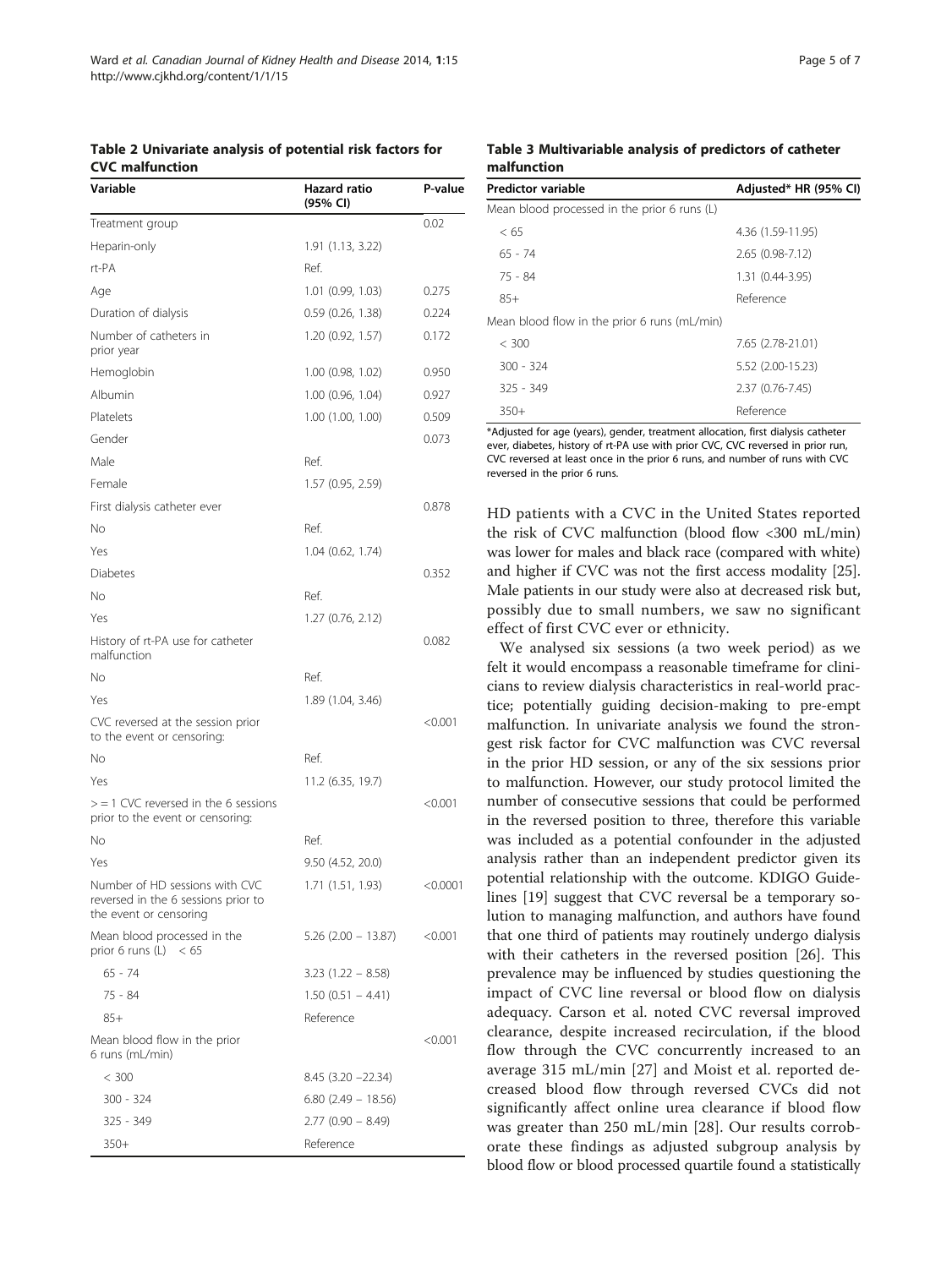<span id="page-5-0"></span>significant increased risk when blood flows were less than 325 mL/min or total blood processed was less than 65 L per session in the preceding six sessions to a malfunction event.

We sought to pragmatically identify HD session characteristics that may signal an increased risk of CVC malfunction, and warrant consideration for early intervention. Decreased blood flow below 325 mL/min or total blood processed less than 65 L per session averaged over six sessions may therefore signal early or mild CVC malfunction. Mechanistically, it is plausible that a developing CVC thrombus or fibrin sheath, partially obstructing the CVC, and will decrease the average blood flow and blood processed. Interventions such as thrombolytics, catheter stripping, or catheter exchange may be required to improve CVC function, although these interventions are associated with costs, and long term catheter patency rates are suboptimal irrespective of intervention chosen [[29,30\]](#page-6-0). CVC reversal, decreased blood flow, or decreased blood processed may herald the future onset of severe malfunction (as defined by blood flow criteria), although whether interventions to identify and treat these patients is feasible, improves outcomes, or is cost effective requires further investigation.

Our study has limitations. First, this is a post-hoc analysis, and the definition of CVC malfunction included blood flow as a criteria (a significant predictor of the malfunction outcome), which may lead to an overestimate of the true effect of blood flow as a predictor. Secondly, our protocol limited the number of sessions that could be performed with a CVC in the reversed position. At the time of our study, CVC reversal was believed to result in a reduction in dialysis adequacy. CVC reversal was the strongest risk factor in our univariate analysis, therefore future studies could prospectively evaluate this association over longer time periods. Finally, the generalizability of these results to other units where trisodium citrate is used as a locking solution may be limited.

## Conclusion

In conclusion, we found that HD session characteristics related to blood flow and blood processed were associated with an increased risk of CVC malfunction, while patient characteristics were not. Further study is needed to determine if the routine use of rt-PA as a locking solution in patients at increased risk of CVC malfunction will result in clinical and economic benefit.

#### Competing interest

The original PreCLOT trial was funded by Hoffman La-Roche Ltd.

#### Authors' contributions

DW assisted in the interpretation of data and drafting and critical revision of the manuscript. LM assisted in the conception and design of the study and participated in critical revision of the manuscript. JM participated in the

conception and design of the study and participated in critical revision of the manuscript. NSD participated in the conception and design of the study and participated in critical revision of the article. JZ participated in the data collection and analysis and participated in critical revision of the manuscript. MT participated in the conception and design of the study and participated in critical revision of the manuscript. CL participated in conception and design of the study and participated in critical revision of the manuscript. SS participated in conception and design of the study and participated in critical revision of the manuscript. BH assisted in the conception and design of the study, data interpretation, and participated in drafting and critical revision of the manscript. All authors read and approved the final manuscript.

#### Acknowledgements

We would like to thank Dr Adeera Levin, MD, Department of Medicine, University of British Columbia, Vancouver, British Columbia Canada for her input and advice regarding the project design.

#### Author details

<sup>1</sup>Department of Medicine, University of Calgary, 1403 29th St NW, Calgary, AB T2N 2 T9, Canada. <sup>2</sup> London Health Sciences Center, University of Western Ontario, London, Ontario, Canada. <sup>3</sup>Department of Medicine, University of Alberta, Edmonton, Alberta, Canada. <sup>4</sup>University Health Network-Toronto General Hospital, University of Toronto, Toronto, Ontario, Canada. 5 Department of Medicine, Dalhousie University, Halifax, Nova Scotia, Canada.

Received: 19 February 2014 Accepted: 30 May 2014 Published: 8 July 2014

#### References

- Canadian Organ Replacement Register Annual Report: Treatment of End-Stage Organ Failure in Canada, 2001 to 2010. In Book Canadian Organ Replacement Register Annual Report: Treatment of End-Stage Organ Failure in Canada, 2001 to 2010. Ottawa, Ont: CIHI; 2011.
- 2. System USRD: USRDS 2012 Annual Data Report: Atlas of Chronic Kidney Disease and End-Stage Renal Disease in the United States. In Book USRDS 2012 Annual Data Report: Atlas of Chronic Kidney Disease and End-Stage Renal Disease in the United States. 2012.
- 3. III. NKF-K/DOQI: Clinical Practice Guidelines for Vascular Access: update 2000. Am J Kidney Dis 2001, 37:S137–S181.
- Jindal K, Chan CT, Deziel C, Hirsch D, Soroka SD, Tonelli M, Culleton BF: Hemodialysis clinical practice guidelines for the Canadian Society of Nephrology. J Am Soc Nephrol 2006, 17:S1–S27.
- 5. Mendelssohn DC, Ethier J, Elder SJ, Saran R, Port FK, Pisoni RL: Haemodialysis vascular access problems in Canada: results from the Dialysis Outcomes and Practice Patterns Study (DOPPS II). Nephrol Dial Transplant 2006, 21:721–728.
- 6. Vanholder V, Hoenich N, Ringoir S: Morbidity and mortality of central venous catheter hemodialysis: a review of 10 years' experience. Nephron 1987, 47:274–279.
- 7. Develter W, De Cubber A, Van Biesen W, Vanholder R, Lameire N: Survival and complications of indwelling venous catheters for permanent use in hemodialysis patients. Artif Organs 2005, 29:399–405.
- 8. Schon D, Whittman D: Managing the complications of long-term tunneled dialysis catheters. Semin Dial 2003, 16:314–322.
- 9. Polkinghorne KR, McDonald SP, Atkins RC, Kerr PG: Vascular access and all-cause mortality: a propensity score analysis. J Am Soc Nephrol 2004, 15:477–486.
- 10. Dhingra RK, Young EW, Hulbert-Shearon TE, Leavey SF, Port FK: Type of vascular access and mortality in U.S. hemodialysis patients. Kidney Int 2001, 60:1443–1451.
- 11. Lee H, Manns B, Taub K, Ghali WA, Dean S, Johnson D, Donaldson C: Cost analysis of ongoing care of patients with end-stage renal disease: the impact of dialysis modality and dialysis access. Am J Kidney Dis 2002, 40:611–622.
- 12. Little MA, O'Riordan A, Lucey B, Farrell M, Lee M, Conlon PJ, Walshe JJ: A prospective study of complications associated with cuffed, tunnelled haemodialysis catheters. Nephrol Dial Transplant 2001, 16:2194–2200.
- 13. Ivan DM, Smith T, Allon M: Does the heparin lock concentration affect hemodialysis catheter patency? Clin J Am Soc Nephrol 2010, 5:1458-1462.